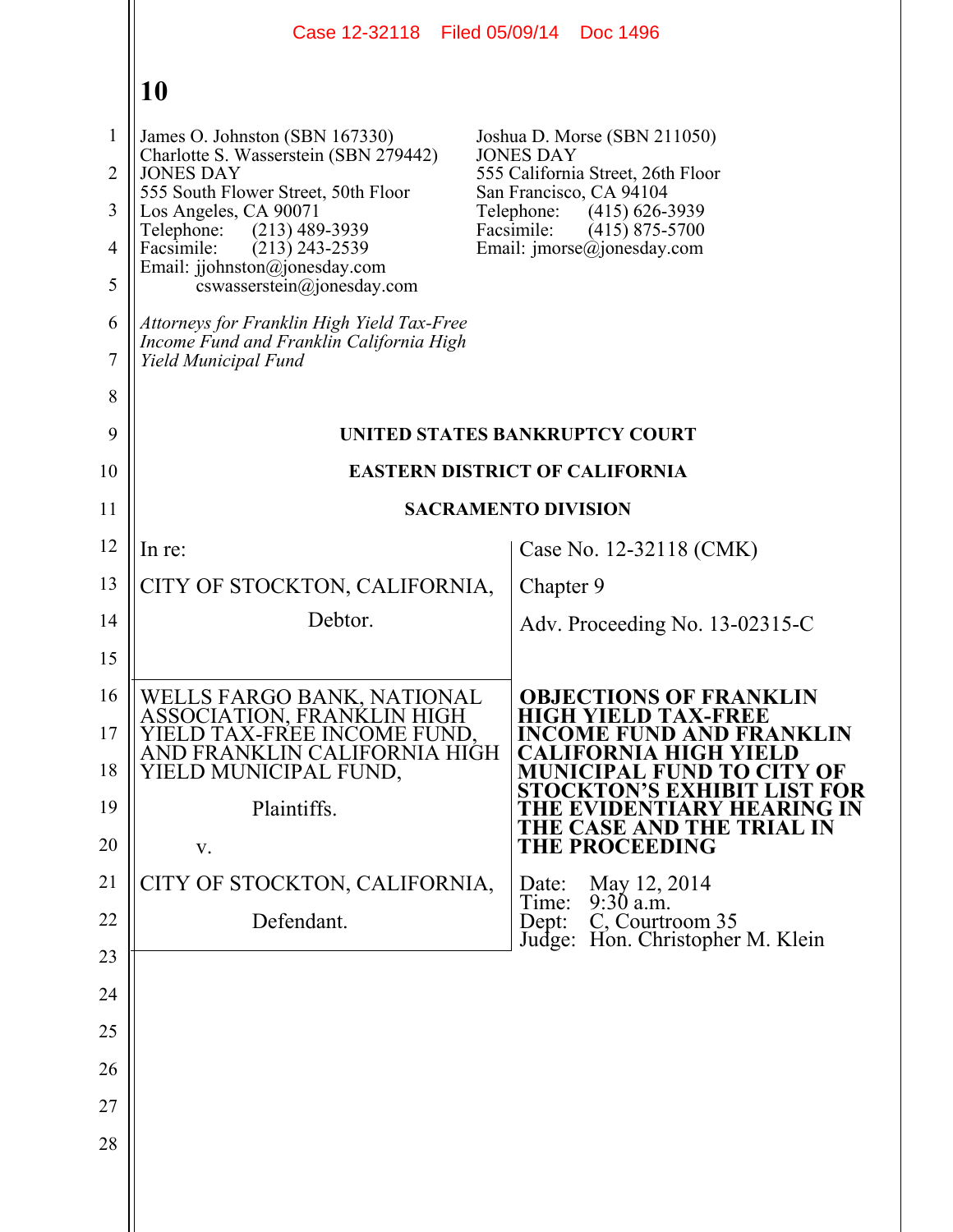1 4 5 6 7 8 9 10 Pursuant to the *Order Governing The Disclosure And Use Of Discovery Information And Scheduling Dates Related To The Trial In The Adversary Proceeding And Any Evidentiary Hearing Regarding Confirmation Of Proposed Plan Of Adjustment* [Docket No. 1224 / Adv. Pro. Docket No. 16], as amended by the *Order Modifying Order Governing The Disclosure And Use Of Discovery Information And Scheduling Dates Related To The Trial In The Adversary Proceeding And Any Evidentiary Hearing Regarding Confirmation Of Proposed Plan Of Adjustment* [Docket No. 1242 / Adv. Pro. Docket No. 18], Franklin High Yield Tax-Free Income Fund and Franklin California High Yield Municipal Fund (collectively, "Franklin") respectfully submit the following objections to the *City of Stockton's Exhibit List For The Evidentiary Hearing In The Case And The Trial In The Proceeding*, served on April 25, 2014 (the "Exhibit List").

11 12 13 14 15 16 17 Under the terms and conditions of the Scheduling Order, the City and Franklin exchanged, but did not file, exhibit lists, objections to such exhibit lists and responses to such objections. Because the items on the Exhibit List not related to the eligibility litigation are comprised solely of the City's various Direct Testimony Declarations (and exhibits thereto), and Franklin believes that certain testimony included therein to be objectionable, Franklin's objections to the Exhibit List are limited to the sole extent of its pending objections to the various Direct Testimony Declarations (and certain exhibits thereto), which were filed, pursuant to the Scheduling Order on April 25, 2014.

18 19 20 21 22 Despite numerous good faith attempts to resolve Franklin's objections to the Exhibit List (and therefore Franklin's objections to the various Direct Testimony Declarations), the City and Franklin have been unable to reach a consensual agreement to the satisfaction of both Parties. Accordingly, Franklin submits these Objections to the Court so that they can be resolved at the Hearing and Trial, which are scheduled to begin on May 12, 2014, including the following:

27 28

23

24

25

26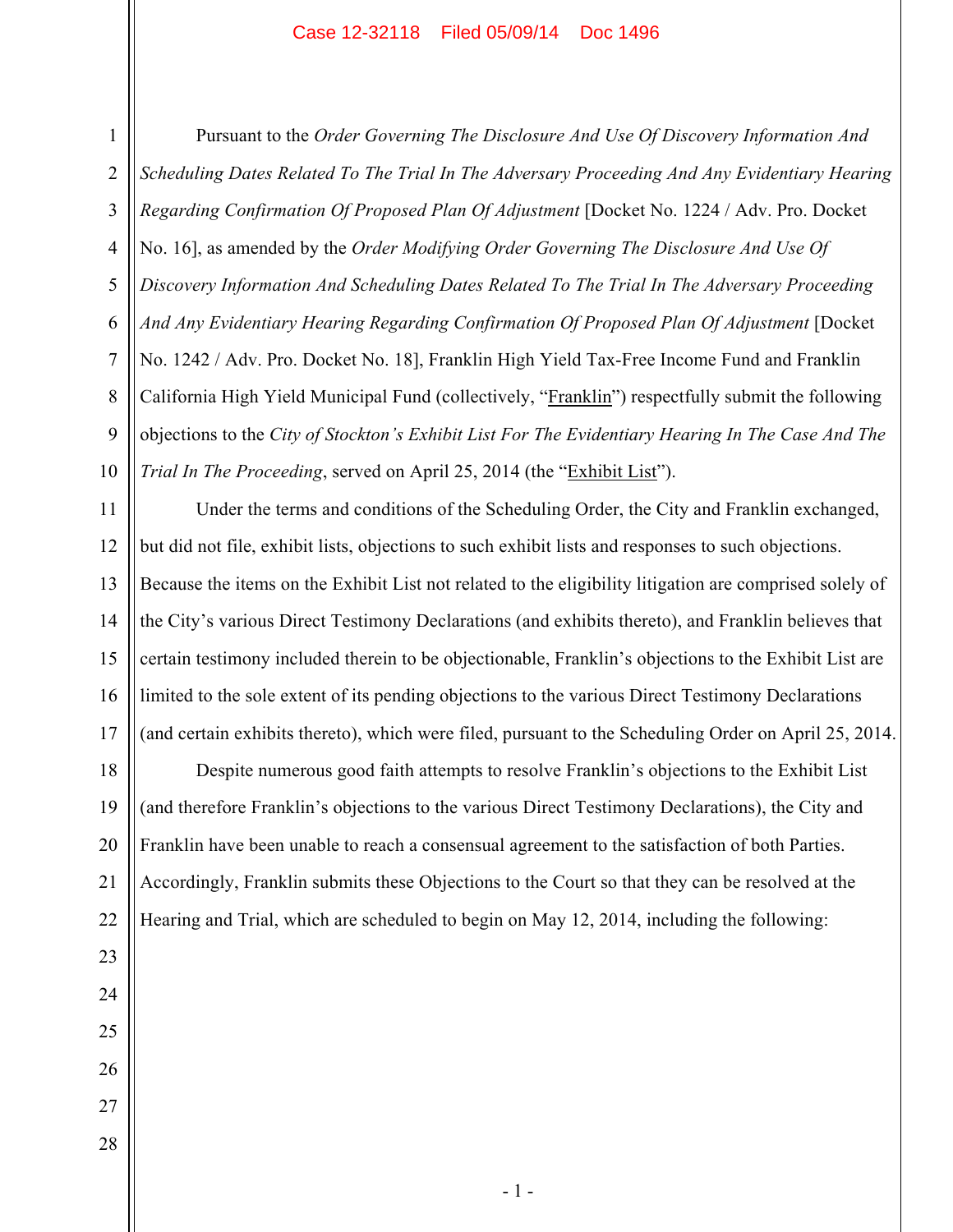| <b>Trial</b><br>Ex. | <b>Docket</b><br>No.           | Date    | <b>Description</b>                                                                                                                                                                                                                        | <b>Grounds For Objection</b>                                                                                                                                                                                                                                                                                                         | <b>City's Response</b>                                                                                                                                                                                                                                                                                                                                      |
|---------------------|--------------------------------|---------|-------------------------------------------------------------------------------------------------------------------------------------------------------------------------------------------------------------------------------------------|--------------------------------------------------------------------------------------------------------------------------------------------------------------------------------------------------------------------------------------------------------------------------------------------------------------------------------------|-------------------------------------------------------------------------------------------------------------------------------------------------------------------------------------------------------------------------------------------------------------------------------------------------------------------------------------------------------------|
| 3040                | 1387<br>(Case)<br>86<br>(Adv.) | 4/21/14 | <b>Direct Testimony</b><br><b>Declaration of Patrick</b><br>B. Bocash in Support of<br>Confirmation of First<br>Amended Plan for the<br>Adjustment of Debts of<br>City of Stockton,<br>California (November<br>15, 2013)                  | Franklin incorporates by<br>reference herein its<br>Evidentiary Objections To<br><b>Direct Testimony Declaration</b><br>Of Patrick V. Bocash in<br>Support of Confirmation of<br>First Amended Plan for the<br>Adjustment of Debts of City of<br>Stockton, California<br>(November 15, 2013) [Docket<br>No. 1410 / Adv. Pro. No. 99] | The City incorporates by<br>reference its Response To<br>Franklin's Evidentiary<br>Objections To Direct<br><b>Testimony Declaration Of</b><br>Patrick B. Bocash in<br>Support of Confirmation of<br>First Amended Plan for the<br>Adjustment of Debts of City<br>of Stockton, California<br>(November 15, 2013)<br>[Docket No. 1468 / Adv.<br>Pro. No. 138] |
| 3041                | 1393<br>(Case)<br>87<br>(Adv.) | 4/21/14 | Exhibits D Through G<br>to the Direct Testimony<br>Declaration of Patrick<br>B. Bocash in Support of<br>Confirmation of First<br>Amended Plan for the<br>Adjustment of Debts of<br>City of Stockton,<br>California (November<br>15, 2013) | Franklin incorporates by<br>reference herein its<br>Evidentiary Objections To<br><b>Direct Testimony Declaration</b><br>Of Patrick V. Bocash in<br>Support of Confirmation of<br>First Amended Plan for the<br>Adjustment of Debts of City of<br>Stockton, California<br>(November 15, 2013) [Docket<br>No. 1410 / Adv. Pro. No. 99] | The City incorporates by<br>reference its Response To<br>Franklin's Evidentiary<br><b>Objections To Direct</b><br>Testimony Declaration Of<br>Patrick B. Bocash in<br>Support of Confirmation of<br>First Amended Plan for the<br>Adjustment of Debts of City<br>of Stockton, California<br>(November 15, 2013)<br>[Docket No. 1468 / Adv.<br>Pro. No. 138] |
| 3042                | 1394<br>(Case)<br>88<br>(Adv.) | 4/21/14 | Exhibits H Through L<br>to the Direct Testimony<br>Declaration of Patrick<br>B. Bocash in Support of<br>Confirmation of First<br>Amended Plan for the<br>Adjustment of Debts of<br>City of Stockton,<br>California (November<br>15, 2013) | Franklin incorporates by<br>reference herein its<br>Evidentiary Objections To<br><b>Direct Testimony Declaration</b><br>Of Patrick V. Bocash in<br>Support of Confirmation of<br>First Amended Plan for the<br>Adjustment of Debts of City of<br>Stockton, California<br>(November 15, 2013) [Docket<br>No. 1410 / Adv. Pro. No. 99] | The City incorporates by<br>reference its Response To<br>Franklin's Evidentiary<br><b>Objections To Direct</b><br>Testimony Declaration Of<br>Patrick B. Bocash in<br>Support of Confirmation of<br>First Amended Plan for the<br>Adjustment of Debts of City<br>of Stockton, California<br>(November 15, 2013)<br>[Docket No. 1468 / Adv.<br>Pro. No. 138] |
| 3043                | 1366<br>(Case)<br>61<br>(Adv.) | 4/21/14 | Direct Testimony<br>Declaration of Vanessa<br>Burke in Support of<br>Confirmation of First<br>Amended Plan for the<br>Adjustment of Debts of<br>City of Stockton,<br>California (November<br>15, 2013)                                    | Franklin incorporates by<br>reference herein its<br>Evidentiary Objections To<br><b>Direct Testimony Declaration</b><br>Of Vanessa Burke in Support<br>of Confirmation of First<br>Amended Plan for the<br>Adjustment of Debts of City of<br>Stockton, California<br>(November 15, 2013) [Docket<br>No. 1411 / Adv. Pro. No. 100]    | The City incorporates by<br>reference its Response To<br>Franklin's Evidentiary<br><b>Objections To Direct</b><br>Testimony Declaration Of<br>Vanessa Burke in Support<br>of Confirmation of First<br>Amended Plan for the<br>Adjustment of Debts of City<br>of Stockton, California<br>(November 15, 2013)<br>[Docket No. 1474 / Adv.<br>Pro. No. 144]     |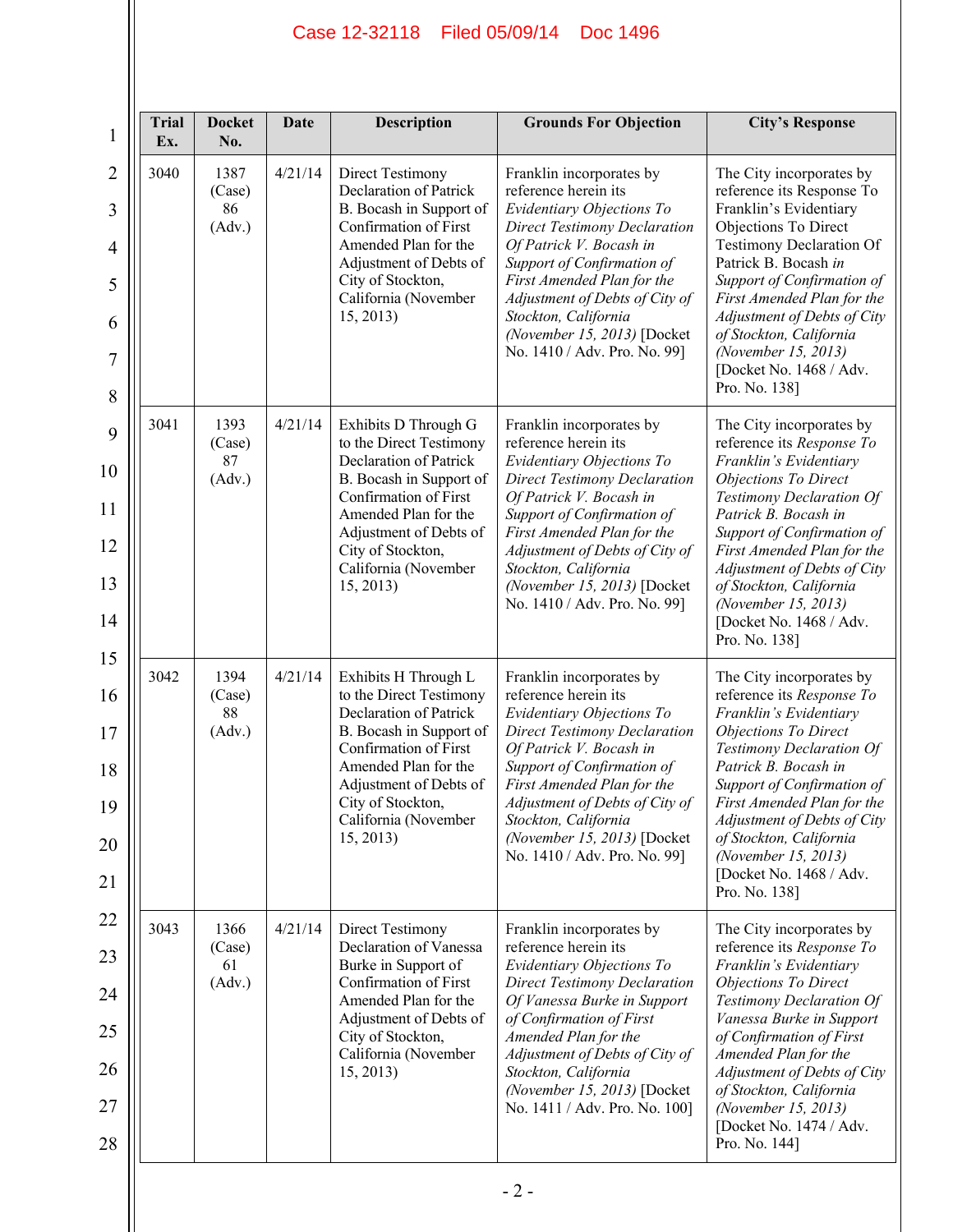| <b>Trial</b><br>Ex. | <b>Docket</b><br>No.           | Date    | <b>Description</b>                                                                                                                                                                                            | <b>Grounds For Objection</b>                                                                                                                                                                                                                                                                                                       | <b>City's Response</b>                                                                                                                                                                                                                                                                                                                                       |
|---------------------|--------------------------------|---------|---------------------------------------------------------------------------------------------------------------------------------------------------------------------------------------------------------------|------------------------------------------------------------------------------------------------------------------------------------------------------------------------------------------------------------------------------------------------------------------------------------------------------------------------------------|--------------------------------------------------------------------------------------------------------------------------------------------------------------------------------------------------------------------------------------------------------------------------------------------------------------------------------------------------------------|
| 3044                | 1395<br>(Case)<br>89<br>(Adv.) | 4/21/14 | <b>Direct Testimony</b><br>Declaration of Michael<br>Cera Rebutting Expert<br>Report of Frederick E.<br>Chin                                                                                                  | Franklin incorporates by<br>reference herein its<br>Evidentiary Objections To<br><b>Direct Testimony Declaration</b><br>Of Michael Cera Rebutting<br>Report of Frederick E. Chin<br>[Docket No. 1412 / Adv. Pro.<br>No. 101]                                                                                                       | The City incorporates by<br>reference its Response To<br>Franklin's Evidentiary<br>Objections To Direct<br>Testimony Declaration Of<br>Michael Cera Rebutting<br>Report of Frederick E.<br>Chin [Docket No. 1464 /<br>Adv. Pro. No. 134]                                                                                                                     |
| 3045                | 1384<br>(Case)<br>79<br>(Adv.) | 4/21/14 | <b>Direct Testimony</b><br>Declaration of Stephen<br>Chase in Support of<br>Confirmation of First<br>Amended Plan for the<br>Adjustment of Debts of<br>City of Stockton,<br>California (November<br>15, 2013) | Franklin incorporates by<br>reference herein its<br>Evidentiary Objections To<br><b>Direct Testimony Declaration</b><br>Of Stephen Chase in Support<br>of Confirmation of First<br>Amended Plan for the<br>Adjustment of Debts of City of<br>Stockton, California<br>(November 15, 2013) [Docket<br>No. 1413 / Adv. Pro. No. 102]  | The City incorporates by<br>reference its Response To<br>Franklin's Evidentiary<br>Objections To Direct<br>Testimony Declaration Of<br>Stephen Chase in Support<br>of Confirmation of First<br>Amended Plan for the<br>Adjustment of Debts of City<br>of Stockton, California<br>(November 15, 2013)<br>[Docket No. 1471 / Adv.<br>Pro. No. 141]             |
| 3046                | 1368<br>(Case)<br>63<br>(Adv.) | 4/21/14 | <b>Direct Testimony</b><br>Declaration of Robert<br>Deis in Support of<br>Confirmation of First<br>Amended Plan for the<br>Adjustment of Debts of<br>City of Stockton,<br>California (November<br>15, 2013    | Franklin incorporates by<br>reference herein its<br>Evidentiary Objections To<br><b>Direct Testimony Declaration</b><br>Of Robert Deis in Support of<br>Confirmation of First Amended<br>Plan for the Adjustment of<br>Debts of City of Stockton,<br>California (November 15,<br>2013) [Docket No. 1414 / Adv.<br>Pro. No. 103]    | The City incorporates by<br>reference its Response To<br>Franklin's Evidentiary<br><b>Objections To Direct</b><br>Testimony Declaration Of<br>Robert Deis in Support of<br><b>Confirmation of First</b><br>Amended Plan for the<br>Adjustment of Debts of City<br>of Stockton, California<br>(November 15, 2013)<br>[Docket No. 1469 / Adv.<br>Pro. No. 139] |
| 3047                | 1369<br>(Case)<br>64<br>(Adv.) | 4/21/14 | Direct Testimony<br>Declaration of Kenneth<br>Dieker in Support of<br>Confirmation of First<br>Amended Plan for the<br>Adjustment of Debts of<br>City of Stockton,<br>California (November<br>15, 2013        | Franklin incorporates by<br>reference herein its<br>Evidentiary Objections To<br><b>Direct Testimony Declaration</b><br>Of Kenneth Dieker in Support<br>of Confirmation of First<br>Amended Plan for the<br>Adjustment of Debts of City of<br>Stockton, California<br>(November 15, 2013) [Docket<br>No. 1415 / Adv. Pro. No. 104] | The City incorporates by<br>reference its Response To<br>Franklin's Evidentiary<br><b>Objections To Direct</b><br>Testimony Declaration Of<br>Kenneth Dieker in Support<br>of Confirmation of First<br>Amended Plan for the<br>Adjustment of Debts of City<br>of Stockton, California<br>(November 15, 2013)<br>[Docket No. 1462 / Adv.<br>Pro. No.132       |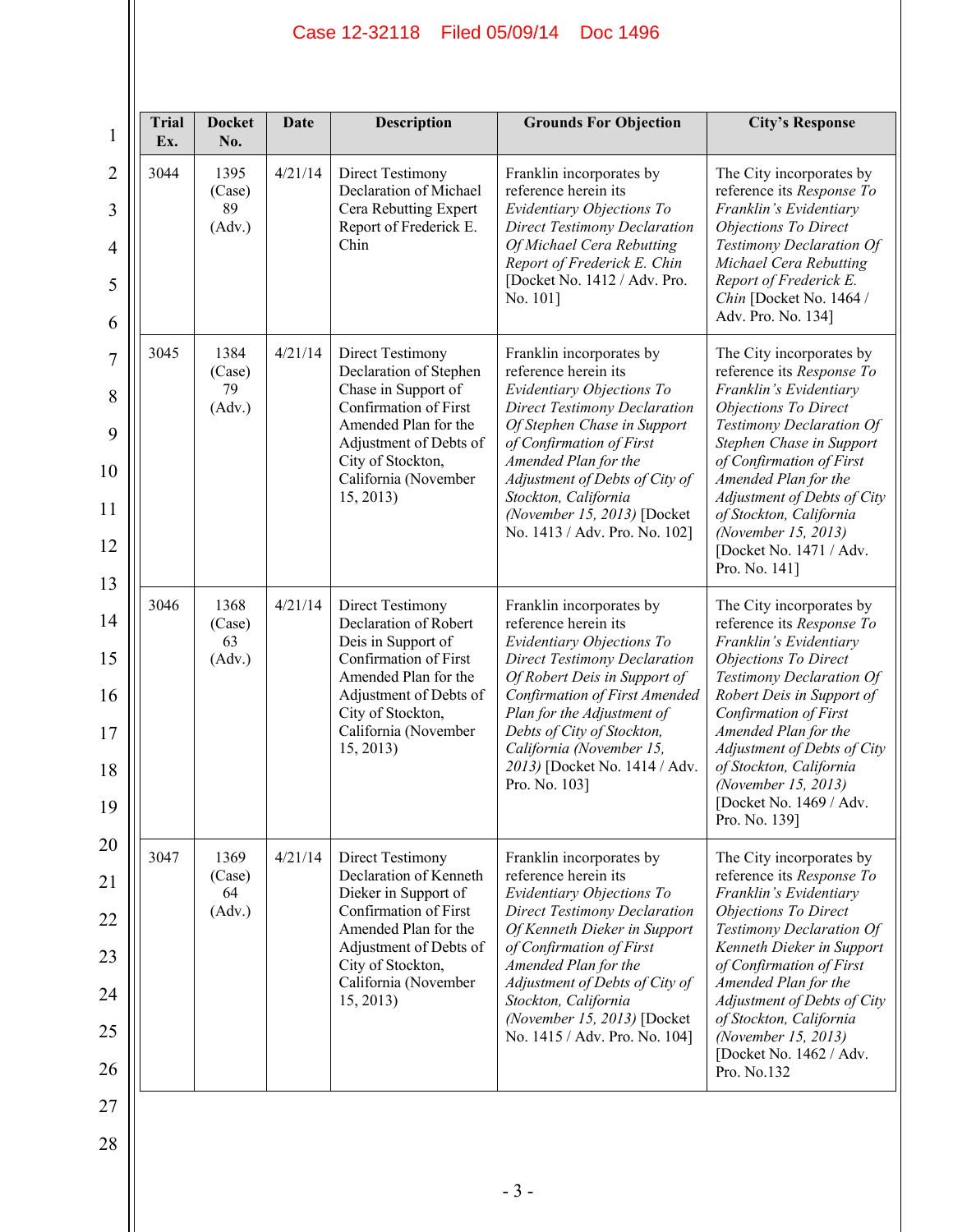| <b>Trial</b><br>1<br>Ex.                                          | <b>Docket</b><br>No.           | Date    | Description                                                                                                                                                                                                                                        | <b>Grounds For Objection</b>                                                                                                                                                                                                                                                                                                       | <b>City's Response</b>                                                                                                                                                                                                                                                                                                                                   |
|-------------------------------------------------------------------|--------------------------------|---------|----------------------------------------------------------------------------------------------------------------------------------------------------------------------------------------------------------------------------------------------------|------------------------------------------------------------------------------------------------------------------------------------------------------------------------------------------------------------------------------------------------------------------------------------------------------------------------------------|----------------------------------------------------------------------------------------------------------------------------------------------------------------------------------------------------------------------------------------------------------------------------------------------------------------------------------------------------------|
| $\overline{2}$<br>3048<br>3<br>4<br>5<br>6<br>$\overline{7}$<br>8 | 1370<br>(Case)<br>65<br>(Adv.) | 4/21/14 | Exhibits A-2 Through<br>C to the Direct<br><b>Testimony Declaration</b><br>of Kenneth Dieker in<br>Support of<br>Confirmation of First<br>Amended Plan for the<br>Adjustment of Debts of<br>City of Stockton,<br>California (November<br>15, 2013) | Franklin incorporates by<br>reference herein its<br>Evidentiary Objections To<br><b>Direct Testimony Declaration</b><br>Of Kenneth Dieker in Support<br>of Confirmation of First<br>Amended Plan for the<br>Adjustment of Debts of City of<br>Stockton, California<br>(November 15, 2013) [Docket<br>No. 1415 / Adv. Pro. No. 104] | The City incorporates by<br>reference its Response To<br>Franklin's Evidentiary<br><b>Objections To Direct</b><br>Testimony Declaration Of<br>Kenneth Dieker in Support<br>of Confirmation of First<br>Amended Plan for the<br>Adjustment of Debts of City<br>of Stockton, California<br>(November 15, 2013)<br>[Docket No. 1462 / Adv.<br>Pro. No. 132] |
| 3049<br>9<br>10<br>11<br>12<br>13<br>14<br>15                     | 1371<br>(Case)<br>66<br>(Adv.) | 4/21/14 | Exhibit D-1 to the<br><b>Direct Testimony</b><br>Declaration of Kenneth<br>Dieker in Support of<br>Confirmation of First<br>Amended Plan for the<br>Adjustment of Debts of<br>City of Stockton,<br>California (November<br>15, 2013)               | Franklin incorporates by<br>reference herein its<br>Evidentiary Objections To<br><b>Direct Testimony Declaration</b><br>Of Kenneth Dieker in Support<br>of Confirmation of First<br>Amended Plan for the<br>Adjustment of Debts of City of<br>Stockton, California<br>(November 15, 2013) [Docket<br>No. 1415 / Adv. Pro. No. 104] | The City incorporates by<br>reference its Response To<br>Franklin's Evidentiary<br>Objections To Direct<br>Testimony Declaration Of<br>Kenneth Dieker in Support<br>of Confirmation of First<br>Amended Plan for the<br>Adjustment of Debts of City<br>of Stockton, California<br>(November 15, 2013)<br>[Docket No. 1462 / Adv.<br>Pro. No.132]         |
| 3050<br>16<br>17<br>18<br>19<br>20<br>21                          | 1372<br>(Case)<br>67<br>(Adv.) | 4/21/14 | Exhibit D-2 to the<br><b>Direct Testimony</b><br>Declaration of Kenneth<br>Dieker in Support of<br>Confirmation of First<br>Amended Plan for the<br>Adjustment of Debts of<br>City of Stockton,<br>California (November<br>15, 2013)               | Franklin incorporates by<br>reference herein its<br>Evidentiary Objections To<br><b>Direct Testimony Declaration</b><br>Of Kenneth Dieker in Support<br>of Confirmation of First<br>Amended Plan for the<br>Adjustment of Debts of City of<br>Stockton, California<br>(November 15, 2013) [Docket<br>No. 1415 / Adv. Pro. No. 104] | The City incorporates by<br>reference its Response To<br>Franklin's Evidentiary<br><b>Objections To Direct</b><br>Testimony Declaration Of<br>Kenneth Dieker in Support<br>of Confirmation of First<br>Amended Plan for the<br>Adjustment of Debts of City<br>of Stockton, California<br>(November 15, 2013)<br>[Docket No. 1462 / Adv.<br>Pro. No.132]  |
| 22<br>3051<br>24<br>25<br>26<br>28                                | 1373<br>(Case)<br>68<br>(Adv.) | 4/21/14 | Exhibit D-3 to the<br><b>Direct Testimony</b><br>Declaration of Kenneth<br>Dieker in Support of<br>Confirmation of First<br>Amended Plan for the<br>Adjustment of Debts of<br>City of Stockton,<br>California (November<br>15, 2013)               | Franklin incorporates by<br>reference herein its<br>Evidentiary Objections To<br><b>Direct Testimony Declaration</b><br>Of Kenneth Dieker in Support<br>of Confirmation of First<br>Amended Plan for the<br>Adjustment of Debts of City of<br>Stockton, California<br>(November 15, 2013) [Docket<br>No. 1415 / Adv. Pro. No. 104] | The City incorporates by<br>reference its Response To<br>Franklin's Evidentiary<br><b>Objections To Direct</b><br>Testimony Declaration Of<br>Kenneth Dieker in Support<br>of Confirmation of First<br>Amended Plan for the<br>Adjustment of Debts of City<br>of Stockton, California<br>(November 15, 2013)<br>[Docket No. 1462 / Adv.<br>Pro. No.132]  |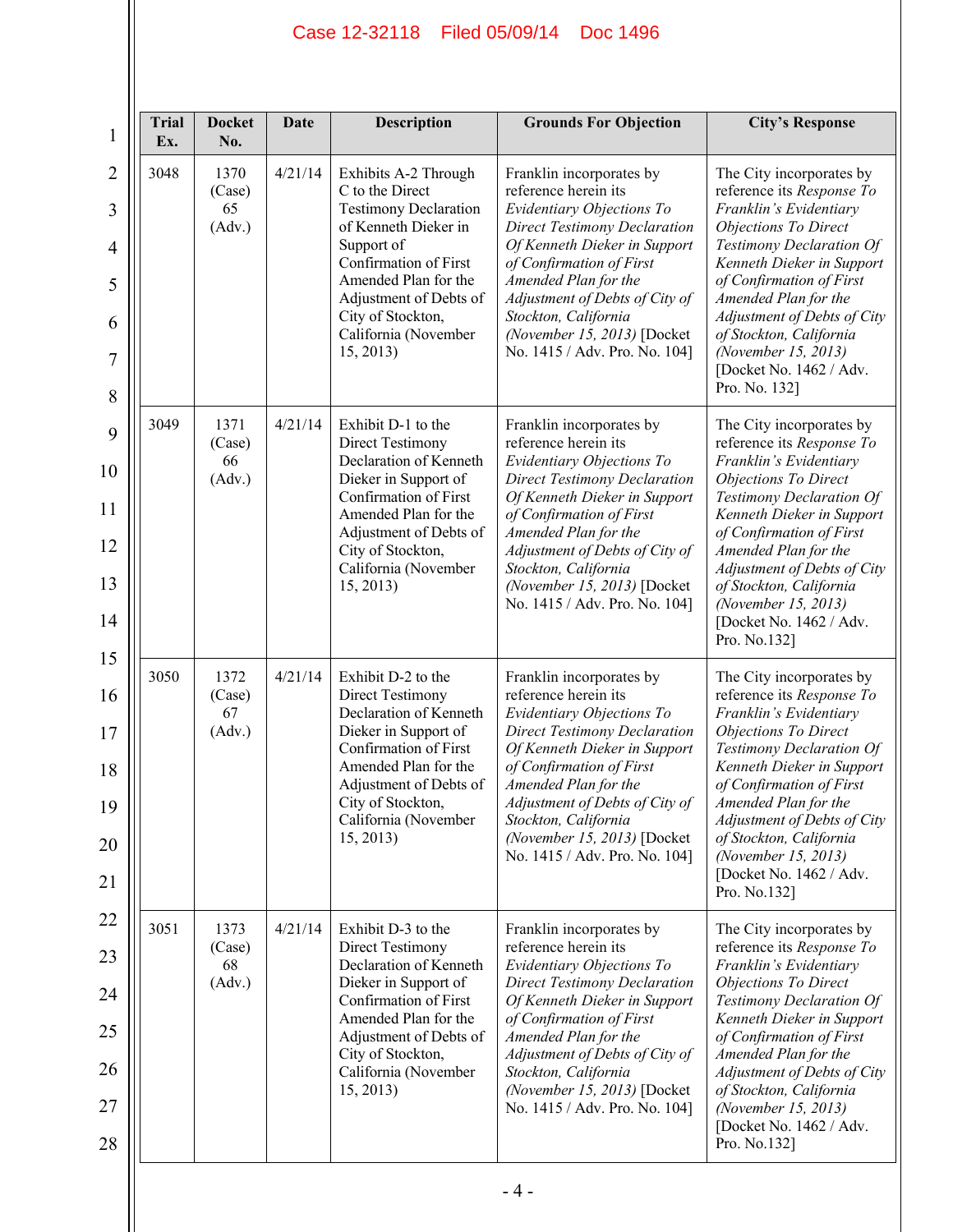| <b>Trial</b><br>Ex. | <b>Docket</b><br>No.           | Date    | <b>Description</b>                                                                                                                                                                                                                     | <b>Grounds For Objection</b>                                                                                                                                                                                                                                                                                                       | <b>City's Response</b>                                                                                                                                                                                                                                                                                                                                        |
|---------------------|--------------------------------|---------|----------------------------------------------------------------------------------------------------------------------------------------------------------------------------------------------------------------------------------------|------------------------------------------------------------------------------------------------------------------------------------------------------------------------------------------------------------------------------------------------------------------------------------------------------------------------------------|---------------------------------------------------------------------------------------------------------------------------------------------------------------------------------------------------------------------------------------------------------------------------------------------------------------------------------------------------------------|
| 3052                | 1374<br>(Case)<br>69<br>(Adv.) | 4/21/14 | Exhibit D-4 to the<br><b>Direct Testimony</b><br>Declaration of Kenneth<br>Dieker in Support of<br>Confirmation of First<br>Amended Plan for the<br>Adjustment of Debts of<br>City of Stockton,<br>California (November<br>15, 2013)   | Franklin incorporates by<br>reference herein its<br>Evidentiary Objections To<br><b>Direct Testimony Declaration</b><br>Of Kenneth Dieker in Support<br>of Confirmation of First<br>Amended Plan for the<br>Adjustment of Debts of City of<br>Stockton, California<br>(November 15, 2013) [Docket<br>No. 1415 / Adv. Pro. No. 104] | The City incorporates by<br>reference its Response To<br>Franklin's Evidentiary<br>Objections To Direct<br>Testimony Declaration Of<br>Kenneth Dieker in Support<br>of Confirmation of First<br>Amended Plan for the<br>Adjustment of Debts of City<br>of Stockton, California<br>(November 15, 2013)<br>[Docket No. 1462 / Adv.<br>Pro. No.132]              |
| 3053                | 1375<br>(Case)<br>70<br>(Adv.) | 4/21/14 | Exhibit E to the Direct<br><b>Testimony Declaration</b><br>of Kenneth Dieker in<br>Support of<br>Confirmation of First<br>Amended Plan for the<br>Adjustment of Debts of<br>City of Stockton,<br>California (November<br>15, 2013)     | Franklin incorporates by<br>reference herein its<br>Evidentiary Objections To<br><b>Direct Testimony Declaration</b><br>Of Kenneth Dieker in Support<br>of Confirmation of First<br>Amended Plan for the<br>Adjustment of Debts of City of<br>Stockton, California<br>(November 15, 2013) [Docket<br>No. 1415 / Adv. Pro. No. 104] | The City incorporates by<br>reference its Response To<br>Franklin's Evidentiary<br><b>Objections To Direct</b><br>Testimony Declaration Of<br>Kenneth Dieker in Support<br>of Confirmation of First<br>Amended Plan for the<br>Adjustment of Debts of City<br>of Stockton, California<br>(November 15, 2013)<br>[Docket No. 1462 / Adv.<br>Pro. No.132]       |
| 3054                | 1376<br>(Case)<br>71<br>(Adv.) | 4/21/14 | Exhibits F Through G<br>to the Direct Testimony<br>Declaration of Kenneth<br>Dieker in Support of<br>Confirmation of First<br>Amended Plan for the<br>Adjustment of Debts of<br>City of Stockton,<br>California (November<br>15, 2013) | Franklin incorporates by<br>reference herein its<br>Evidentiary Objections To<br><b>Direct Testimony Declaration</b><br>Of Kenneth Dieker in Support<br>of Confirmation of First<br>Amended Plan for the<br>Adjustment of Debts of City of<br>Stockton, California<br>(November 15, 2013) [Docket<br>No. 1415 / Adv. Pro. No. 104] | The City incorporates by<br>reference its Response To<br>Franklin's Evidentiary<br>Objections To Direct<br>Testimony Declaration Of<br>Kenneth Dieker in Support<br>of Confirmation of First<br>Amended Plan for the<br>Adjustment of Debts of City<br>of Stockton, California<br>(November 15, 2013)<br>[Docket No. 1462 / Adv.<br>Pro. No.132]              |
| 3055                | 1381<br>(Case)<br>75<br>(Adv.) | 4/21/14 | Direct Testimony<br>Declaration of Ann<br>Goodrich in Support of<br>Confirmation of First<br>Amended Plan for the<br>Adjustment of Debts of<br>City of Stockton,<br>California (November<br>15, 2013)                                  | Franklin incorporates by<br>reference herein its<br>Evidentiary Objections To<br><b>Direct Testimony Declaration</b><br>Of Ann Goodrich in Support of<br>Confirmation of First Amended<br>Plan for the Adjustment of<br>Debts of City of Stockton,<br>California (November 15,<br>2013) [Docket No. 1416 / Adv.<br>Pro. No. 105]   | The City incorporates by<br>reference its Response To<br>Franklin's Evidentiary<br><b>Objections To Direct</b><br>Testimony Declaration Of<br>Ann Goodrich in Support of<br><b>Confirmation of First</b><br>Amended Plan for the<br>Adjustment of Debts of City<br>of Stockton, California<br>(November 15, 2013)<br>[Docket No. 1461 / Adv.<br>Pro. No. 131] |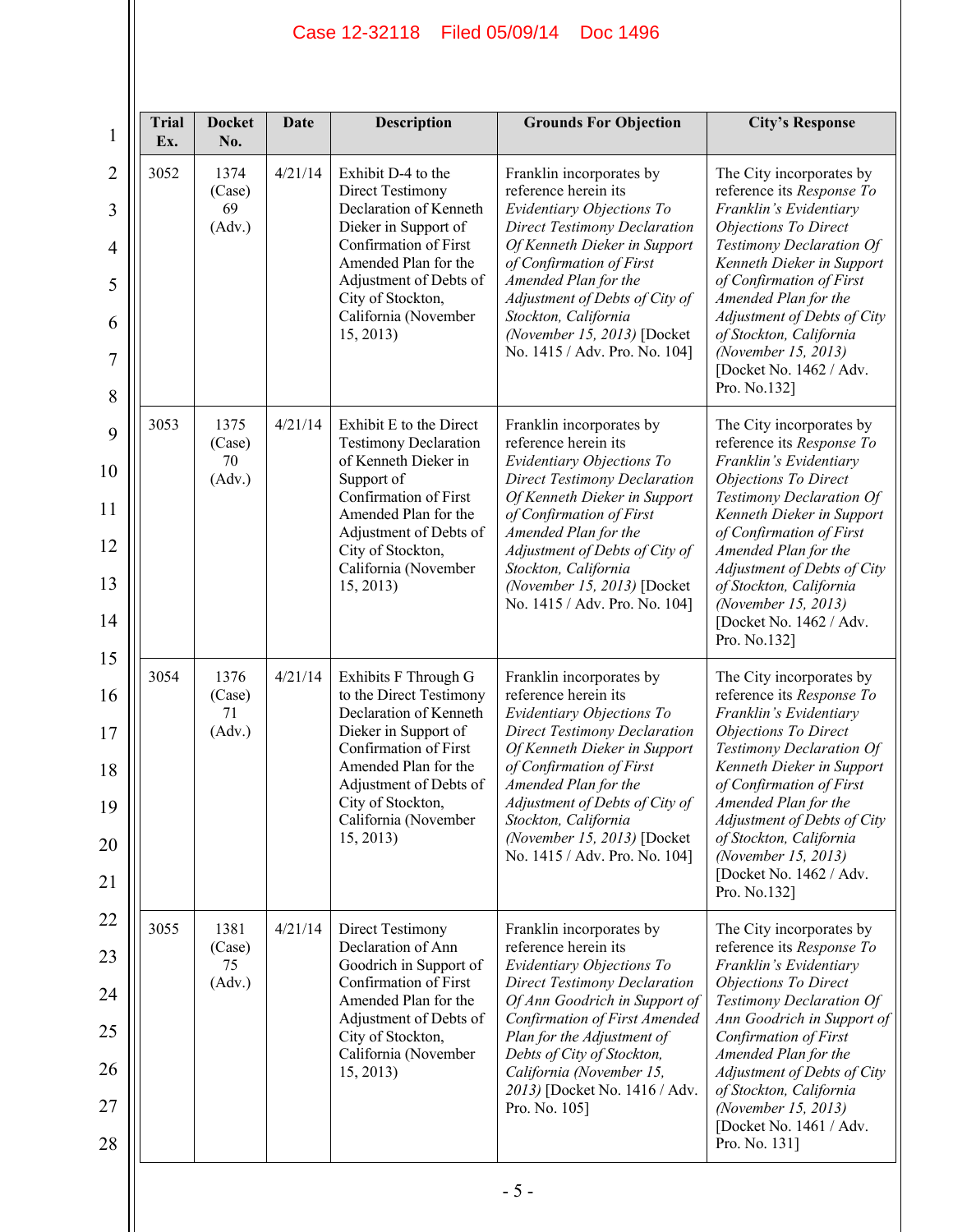| <b>Trial</b><br>Ex. | <b>Docket</b><br>No.           | Date    | <b>Description</b>                                                                                                                                                                                                                    | <b>Grounds For Objection</b>                                                                                                                                                                                                                                                                                                      | <b>City's Response</b>                                                                                                                                                                                                                                                                                                                                  |
|---------------------|--------------------------------|---------|---------------------------------------------------------------------------------------------------------------------------------------------------------------------------------------------------------------------------------------|-----------------------------------------------------------------------------------------------------------------------------------------------------------------------------------------------------------------------------------------------------------------------------------------------------------------------------------|---------------------------------------------------------------------------------------------------------------------------------------------------------------------------------------------------------------------------------------------------------------------------------------------------------------------------------------------------------|
| 3057                | 1388<br>(Case)<br>81<br>(Adv.) | 4/21/14 | Direct Testimony<br>Declaration of Robert<br>Leland in Support of<br>Confirmation of First<br>Amended Plan for the<br>Adjustment of Debts of<br>City of Stockton,<br>California (November<br>15, 2013)                                | Franklin incorporates by<br>reference herein its<br>Evidentiary Objections To<br><b>Direct Testimony Declaration</b><br>Of Robert Leland in Support of<br>Confirmation of First Amended<br>Plan for the Adjustment of<br>Debts of City of Stockton,<br>California (November 15,<br>2013) [Docket No. 1418 / Adv.<br>Pro. No. 107] | The City incorporates by<br>reference its Response To<br>Franklin's Evidentiary<br><b>Objections To Direct</b><br>Testimony Declaration Of<br>Robert Leland in Support<br>of Confirmation of First<br>Amended Plan for the<br>Adjustment of Debts of City<br>of Stockton, California<br>(November 15, 2013)<br>[Docket No. 1463 / Adv.<br>Pro. No. 133] |
| 3058                | 1389<br>(Case)<br>82<br>(Adv.) | 4/21/14 | Exhibits E Through K<br>to the Direct Testimony<br>Declaration of Robert<br>Leland in Support of<br>Confirmation of First<br>Amended Plan for the<br>Adjustment of Debts of<br>City of Stockton,<br>California (November<br>15, 2013) | Franklin incorporates by<br>reference herein its<br>Evidentiary Objections To<br><b>Direct Testimony Declaration</b><br>Of Robert Leland in Support of<br>Confirmation of First Amended<br>Plan for the Adjustment of<br>Debts of City of Stockton,<br>California (November 15,<br>2013) [Docket No. 1418 / Adv.<br>Pro. No. 107] | The City incorporates by<br>reference its Response To<br>Franklin's Evidentiary<br><b>Objections To Direct</b><br>Testimony Declaration Of<br>Robert Leland in Support<br>of Confirmation of First<br>Amended Plan for the<br>Adjustment of Debts of City<br>of Stockton, California<br>(November 15, 2013)<br>[Docket No. 1463 / Adv.<br>Pro. No. 133] |
| 3059                | 1390<br>(Case)<br>83<br>(Adv.) | 4/21/14 | Exhibits L Through M<br>to the Direct Testimony<br>Declaration of Robert<br>Leland in Support of<br>Confirmation of First<br>Amended Plan for the<br>Adjustment of Debts of<br>City of Stockton,<br>California (November<br>15, 2013) | Franklin incorporates by<br>reference herein its<br>Evidentiary Objections To<br><b>Direct Testimony Declaration</b><br>Of Robert Leland in Support of<br>Confirmation of First Amended<br>Plan for the Adjustment of<br>Debts of City of Stockton,<br>California (November 15,<br>2013) [Docket No. 1418 / Adv.<br>Pro. No. 107] | The City incorporates by<br>reference its Response To<br>Franklin's Evidentiary<br>Objections To Direct<br>Testimony Declaration Of<br>Robert Leland in Support<br>of Confirmation of First<br>Amended Plan for the<br>Adjustment of Debts of City<br>of Stockton, California<br>(November 15, 2013)<br>[Docket No. 1463 / Adv.<br>Pro. No. 133]        |
| 3060                | 1391<br>(Case)<br>84<br>(Adv.) | 4/21/14 | Exhibit N to the Direct<br><b>Testimony Declaration</b><br>of Robert Leland in<br>Support of<br>Confirmation of First<br>Amended Plan for the<br>Adjustment of Debts of<br>City of Stockton,<br>California (November<br>15, 2013)     | Franklin incorporates by<br>reference herein its<br>Evidentiary Objections To<br><b>Direct Testimony Declaration</b><br>Of Robert Leland in Support of<br>Confirmation of First Amended<br>Plan for the Adjustment of<br>Debts of City of Stockton,<br>California (November 15,<br>2013) [Docket No. 1418 / Adv.<br>Pro. No. 107] | The City incorporates by<br>reference its Response To<br>Franklin's Evidentiary<br><b>Objections To Direct</b><br>Testimony Declaration Of<br>Robert Leland in Support<br>of Confirmation of First<br>Amended Plan for the<br>Adjustment of Debts of City<br>of Stockton, California<br>(November 15, 2013)<br>[Docket No. 1463 / Adv.<br>Pro. No. 133] |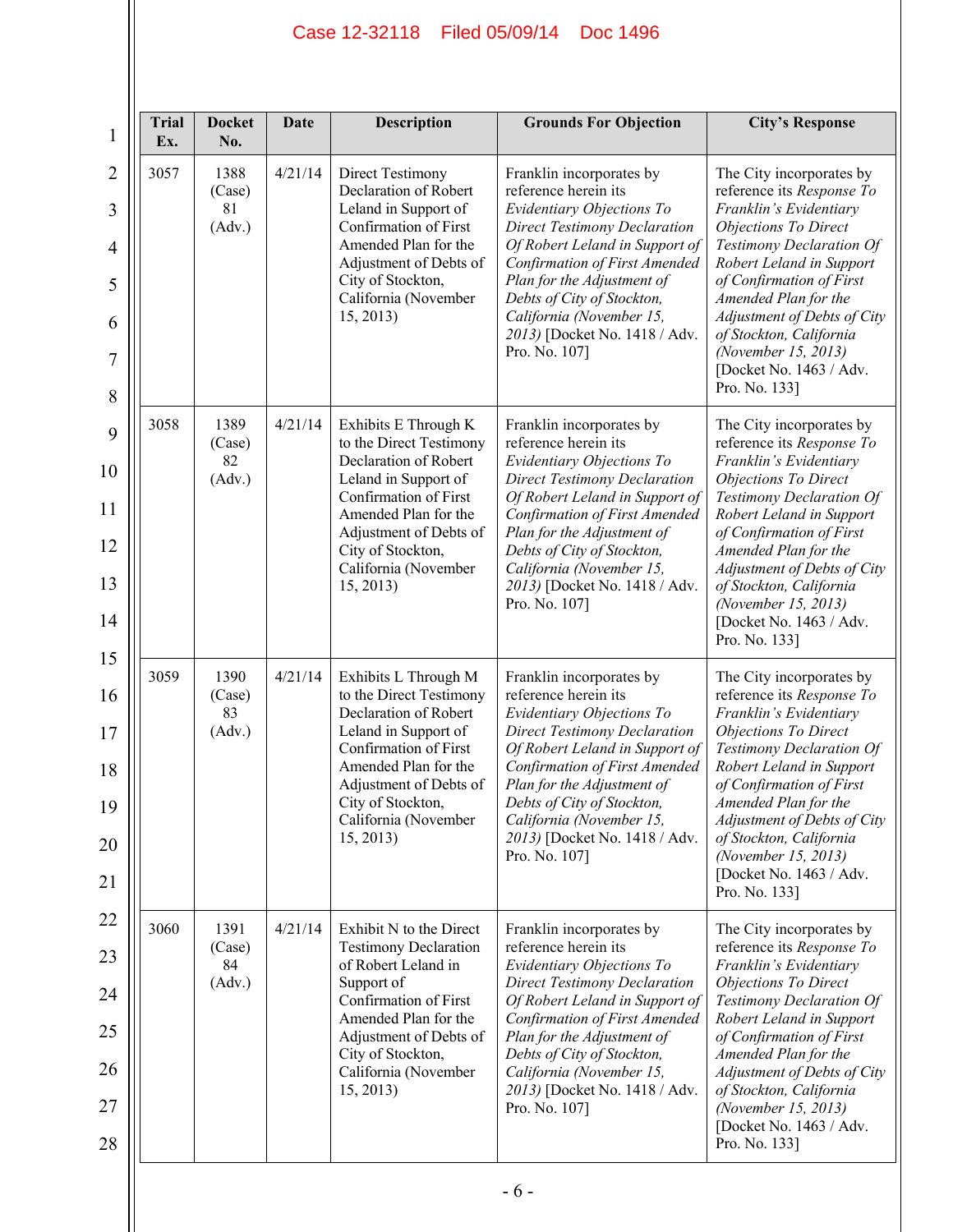| <b>Trial</b><br>Ex. | <b>Docket</b><br>No.           | <b>Date</b> | <b>Description</b>                                                                                                                                                                                                                    | <b>Grounds For Objection</b>                                                                                                                                                                                                                                                                                                      | <b>City's Response</b>                                                                                                                                                                                                                                                                                                                                  |
|---------------------|--------------------------------|-------------|---------------------------------------------------------------------------------------------------------------------------------------------------------------------------------------------------------------------------------------|-----------------------------------------------------------------------------------------------------------------------------------------------------------------------------------------------------------------------------------------------------------------------------------------------------------------------------------|---------------------------------------------------------------------------------------------------------------------------------------------------------------------------------------------------------------------------------------------------------------------------------------------------------------------------------------------------------|
| 3061                | 1392<br>(Case)<br>85<br>(Adv.) | 4/21/14     | Exhibits O Through R<br>to the Direct Testimony<br>Declaration of Robert<br>Leland in Support of<br>Confirmation of First<br>Amended Plan for the<br>Adjustment of Debts of<br>City of Stockton,<br>California (November<br>15, 2013) | Franklin incorporates by<br>reference herein its<br>Evidentiary Objections To<br><b>Direct Testimony Declaration</b><br>Of Robert Leland in Support of<br>Confirmation of First Amended<br>Plan for the Adjustment of<br>Debts of City of Stockton,<br>California (November 15,<br>2013) [Docket No. 1418 / Adv.<br>Pro. No. 107] | The City incorporates by<br>reference its Response To<br>Franklin's Evidentiary<br><b>Objections To Direct</b><br>Testimony Declaration Of<br>Robert Leland in Support<br>of Confirmation of First<br>Amended Plan for the<br>Adjustment of Debts of City<br>of Stockton, California<br>(November 15, 2013)<br>[Docket No. 1463 / Adv.<br>Pro. No. 133] |
| 3062                | 1378<br>(Case)<br>72<br>(Adv.) | 4/21/14     | <b>Direct Testimony</b><br>Declaration of Laurie<br>Montes in Support of<br>Confirmation of First<br>Amended Plan for the<br>Adjustment of Debts of<br>City of Stockton,<br>California (November<br>15, 2013)                         | Franklin incorporates by<br>reference herein its<br>Evidentiary Objections To<br><b>Direct Testimony Declaration</b><br>Of Laurie Montes in Support<br>of Confirmation of First<br>Amended Plan for the<br>Adjustment of Debts of City of<br>Stockton, California<br>(November 15, 2013) [Docket<br>No. 1419 / Adv. Pro. No. 108] | The City incorporates by<br>reference its Response To<br>Franklin's Evidentiary<br>Objections To Direct<br>Testimony Declaration Of<br>Laurie Montes in Support<br>of Confirmation of First<br>Amended Plan for the<br>Adjustment of Debts of City<br>of Stockton, California<br>(November 15, 2013)<br>[Docket No. 1465 / Adv.<br>Pro. No. 135]        |
| 3063                | 1363<br>(Case)<br>58<br>(Adv.) | 4/21/14     | <b>Direct Testimony</b><br>Declaration of Tom<br><b>Nelson Rebutting</b><br>Expert Report of<br>Frederick E. Chin                                                                                                                     | Franklin incorporates by<br>reference herein its<br>Evidentiary Objections To<br><b>Direct Testimony Declaration</b><br>Of Tom Nelson Rebutting<br>Expert Report of Frederick E.<br>Chin [Docket No. 1420 / Adv.<br>Pro. No. 109]                                                                                                 | The City incorporates by<br>reference its Response To<br>Franklin's Evidentiary<br>Objections To Direct<br>Testimony Declaration Of<br>Tom Nelson Rebutting<br><b>Expert Report of Frederick</b><br>E. Chin [Docket No. 1466 /<br>Adv. Pro. No. 136]                                                                                                    |
| 3064                | 1379<br>(Case)<br>73<br>(Adv.) | 4/21/14     | <b>Direct Testimony</b><br>Declaration of Kim<br>Nicholl in Support of<br>Confirmation of First<br>Amended Plan for the<br>Adjustment of Debts of<br>City of Stockton,<br>California (November<br>15, 2013)                           | Franklin incorporates by<br>reference herein its<br>Evidentiary Objections To<br><b>Direct Testimony Declaration</b><br>Of Kim Nicholl in Support of<br>Confirmation of First Amended<br>Plan for the Adjustment of<br>Debts of City of Stockton,<br>California (November 15,<br>2013) [Docket No. 1421 / Adv.<br>Pro. No. 110]   | The City incorporates by<br>reference its Response To<br>Franklin's Evidentiary<br><b>Objections To Direct</b><br>Testimony Declaration Of<br>Kim Nicholl in Support of<br>Confirmation of First<br>Amended Plan for the<br>Adjustment of Debts of City<br>of Stockton, California<br>(November 15, 2013)<br>[Docket No. 1467 / Adv.<br>Pro. No. 137]   |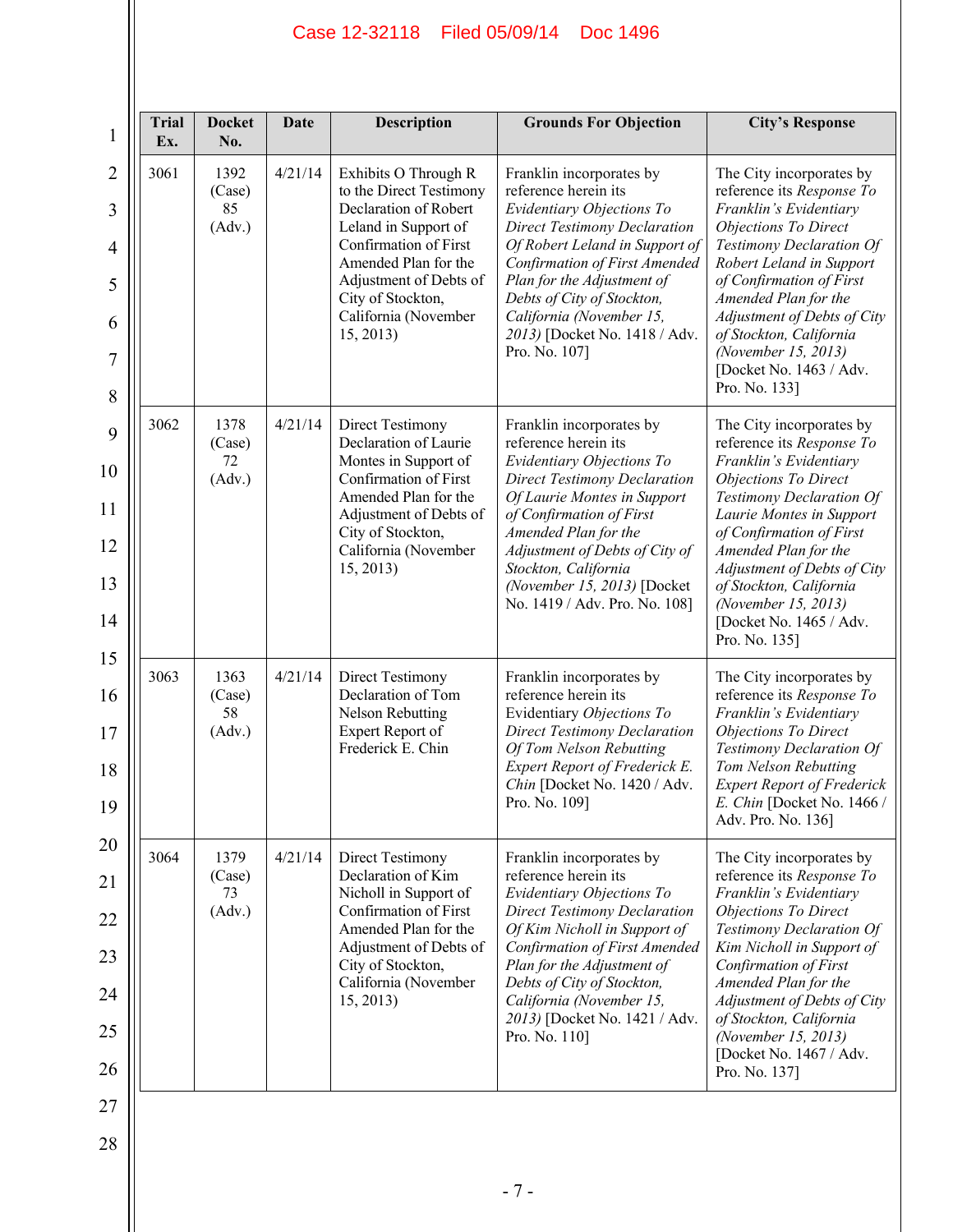| <b>Trial</b><br>Ex. | <b>Docket</b><br>No.           | Date    | <b>Description</b>                                                                                                                                                                                         | <b>Grounds For Objection</b>                                                                                                                                                                                                                                                                                                       | <b>City's Response</b>                                                                                                                                                                                                                                                                                                                                |
|---------------------|--------------------------------|---------|------------------------------------------------------------------------------------------------------------------------------------------------------------------------------------------------------------|------------------------------------------------------------------------------------------------------------------------------------------------------------------------------------------------------------------------------------------------------------------------------------------------------------------------------------|-------------------------------------------------------------------------------------------------------------------------------------------------------------------------------------------------------------------------------------------------------------------------------------------------------------------------------------------------------|
| 3066                | 1365<br>(Case)<br>60<br>(Adv.) | 4/21/14 | Direct Testimony<br>Declaration of Ray<br>Smith in Support of<br>Confirmation of First<br>Amended Plan for the<br>Adjustment of Debts of<br>City of Stockton,<br>California (November<br>15, 2013)         | Franklin incorporates by<br>reference herein its<br>Evidentiary Objections To<br><b>Direct Testimony Declaration</b><br>Of Ray Smith in Support of<br>Confirmation of First Amended<br>Plan for the Adjustment of<br>Debts of City of Stockton,<br>California (November 15,<br>2013) [Docket No. 1422 / Adv.<br>Pro. No. 111]      | The City incorporates by<br>reference its Response To<br>Franklin's Evidentiary<br><b>Objections To Direct</b><br>Testimony Declaration Of<br>Ray Smith in Support of<br>Confirmation of First<br>Amended Plan for the<br>Adjustment of Debts of City<br>of Stockton, California<br>(November 15, 2013)<br>[Docket No. 1470 / Adv.<br>Pro. No. 140]   |
| 3067                | 1367<br>(Case)<br>62<br>(Adv.) | 4/21/14 | Direct Testimony<br>Declaration of Val<br>Toppenberg in Support<br>of Confirmation of First<br>Amended Plan for the<br>Adjustment of Debts of<br>City of Stockton,<br>California (November<br>15, 2013)    | Franklin incorporates by<br>reference herein its<br>Evidentiary Objections To<br><b>Direct Testimony Declaration</b><br>Of Val Toppenberg in Support<br>of Confirmation of First<br>Amended Plan for the<br>Adjustment of Debts of City of<br>Stockton, California<br>(November 15, 2013) [Docket<br>No. 1423 / Adv. Pro. No. 112] | The City incorporates by<br>reference its Response To<br>Franklin's Evidentiary<br>Objections To Direct<br>Testimony Declaration Of<br>Val Toppenberg in Support<br>of Confirmation of First<br>Amended Plan for the<br>Adjustment of Debts of City<br>of Stockton, California<br>(November 15, 2013)<br>[Docket No. 1473 / Adv.<br>Pro. No. 143]     |
| 3068                | 1383<br>(Case)<br>76<br>(Adv.) | 4/21/14 | Direct Testimony<br>Declaration of Kurt<br>Wilson in Support of<br>Confirmation of First<br>Amended Plan for the<br>Adjustment of Debts of<br>City of Stockton,<br>California (November<br>15, 2013)       | Franklin incorporates by<br>reference herein its<br>Evidentiary Objections To<br><b>Direct Testimony Declaration</b><br>Of Kurt Wilson in Support of<br>Confirmation of First Amended<br>Plan for the Adjustment of<br>Debts of City of Stockton,<br>California (November 15,<br>2013) [Docket No. 1424 / Adv.<br>Pro. No. 113]    | The City incorporates by<br>reference its Response To<br>Franklin's Evidentiary<br><b>Objections To Direct</b><br>Testimony Declaration Of<br>Kurt Wilson in Support of<br>Confirmation of First<br>Amended Plan for the<br>Adjustment of Debts of City<br>of Stockton, California<br>(November 15, 2013)<br>[Docket No. 1475 / Adv.<br>Pro. No. 145] |
| 3069                | 1382<br>(Case)<br>77<br>(Adv.) | 4/21/14 | <b>Direct Testimony</b><br>Declaration of Susan<br>Wren in Support of<br>Confirmation of First<br>Amended Plan for the<br>Adjustment of Debts of<br>City of Stockton,<br>California (November<br>15, 2013) | Franklin incorporates by<br>reference herein its<br>Evidentiary Objections To<br><b>Direct Testimony Declaration</b><br>Of Susan Wren in Support of<br>Confirmation of First Amended<br>Plan for the Adjustment of<br>Debts of City of Stockton,<br>California (November 15,<br>2013) [Docket No. 1425 / Adv.<br>Pro. No. 114]     | The City incorporates by<br>reference its Response To<br>Franklin's Evidentiary<br><b>Objections To Direct</b><br>Testimony Declaration Of<br>Susan Wren in Support of<br>Confirmation of First<br>Amended Plan for the<br>Adjustment of Debts of City<br>of Stockton, California<br>(November 15, 2013)<br>[Docket No. 1476 / Adv.<br>Pro. No. 146]  |